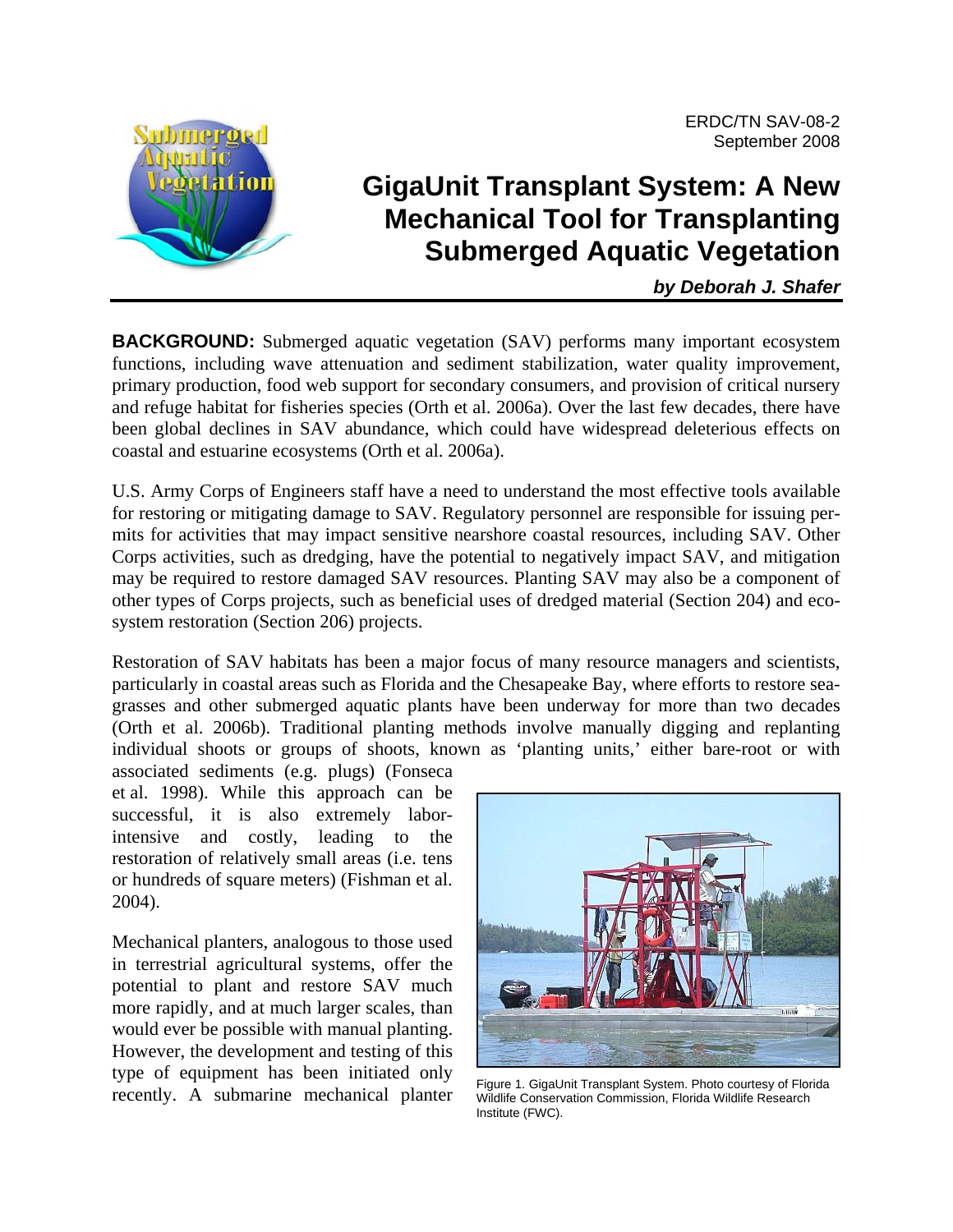(ECOSUB), operated by divers, has been used to plant and restore seagrasses in Australia (Paling et al. 2001a, 2001b). In the United States, Seagrass Recovery, Inc. (Ruskin, Florida) has developed and patented several types of mechanical equipment for use in seagrass restoration projects. One of these, the GigaUnit Transplant System® (GUTS) (Figure 1), was designed for the removal, transport, and subsequent replanting of large  $(1.8 \text{--} \text{m}^2)$  planting units (e.g. "sods") of intact submerged aquatic vegetation (SAV), complete with roots, rhizomes, and associated sediments. Previous studies in Australia demonstrated that the planting success of large sods of seagrass was greater than that of individual planting units, especially in high wave-energy environments (Paling et al. 2001a, 2001b).

**PURPOSE:** This technical note describes two case studies in which GUTS was used to transplant seagrasses that were to be unavoidably damaged by proposed construction and dredging activities. The first, located near the Isle of Wight, in the Chesapeake Bay, Maryland, involved transplanting the seagrass *Zostera marina* (eelgrass) (BayLand Consultants & Designers, Inc. 2005). The second involved transplanting the seagrasses *Halodule wrightii* and *Thalassia testudinum* in Sarasota Bay, Florida (Uhrin et al. 2008). Information on operational capabilities and limitations of GUTS is presented, as well as recommendations for further use.

## **CASE STUDY: ISLE OF WIGHT, MARYLAND**

**Site Description.** The Isle of Wight is located in Assawoman Bay near Ocean City, Maryland. The island is part of the Maryland Dept. of Natural Resources public land system managed by the Wildlife and Heritage Service. Extensive erosion along the southeastern shoreline resulted in development of a shore erosion control project by the USACE Baltimore District. The project employed non-structural protection methods including a near-shore low sill with tidal marsh and a larger protected area with more extensive tidal marsh with a public access pier. Construction of the shore protection project began in spring 2003 and was completed in fall 2004. A small bed of *Z. marina* (eelgrass) was present within the proposed project footprint, and would likely have been damaged during construction. This provided an opportunity to evaluate the capability of GUTS to transplant the temperate seagrass *Z. marina*.

**Planting Operations.** A demonstration project using GUTS was developed to relocate a portion of the eelgrass from the construction area to a transplant site located along the southwest shore of the island where SAV was not present. In September and October 2002, 165 planting units (approximately 1.2 m by 1.5 m and 20 cm thick) were transplanted. Monitoring was conducted immediately after transplanting and annually for 2 years following transplanting by BayLand Consultants & Designers, Inc.

**Results.** Thirty planting units were selected for monitoring immediately after transplanting and annually for 2 years following transplanting. Shortly after planting, the planting units were examined to verify the presence of visible eelgrass. Leafy above-ground tissues were present in all except two (93 percent). Exposed roots and rhizomes were observed in the remaining two planting units. In October 2003, 25 planting units (83 percent) contained eelgrass. By the end of the second growing season, all 30 (100 percent) planting units contained eelgrass. Qualitative estimates of shoot density indicate that shoot density within the transplanted sods declined over time relative to the original shoot density, probably due to a combination of transplant shock and other environmental factors. In contrast, shoot density in a nearby control area of denser eelgrass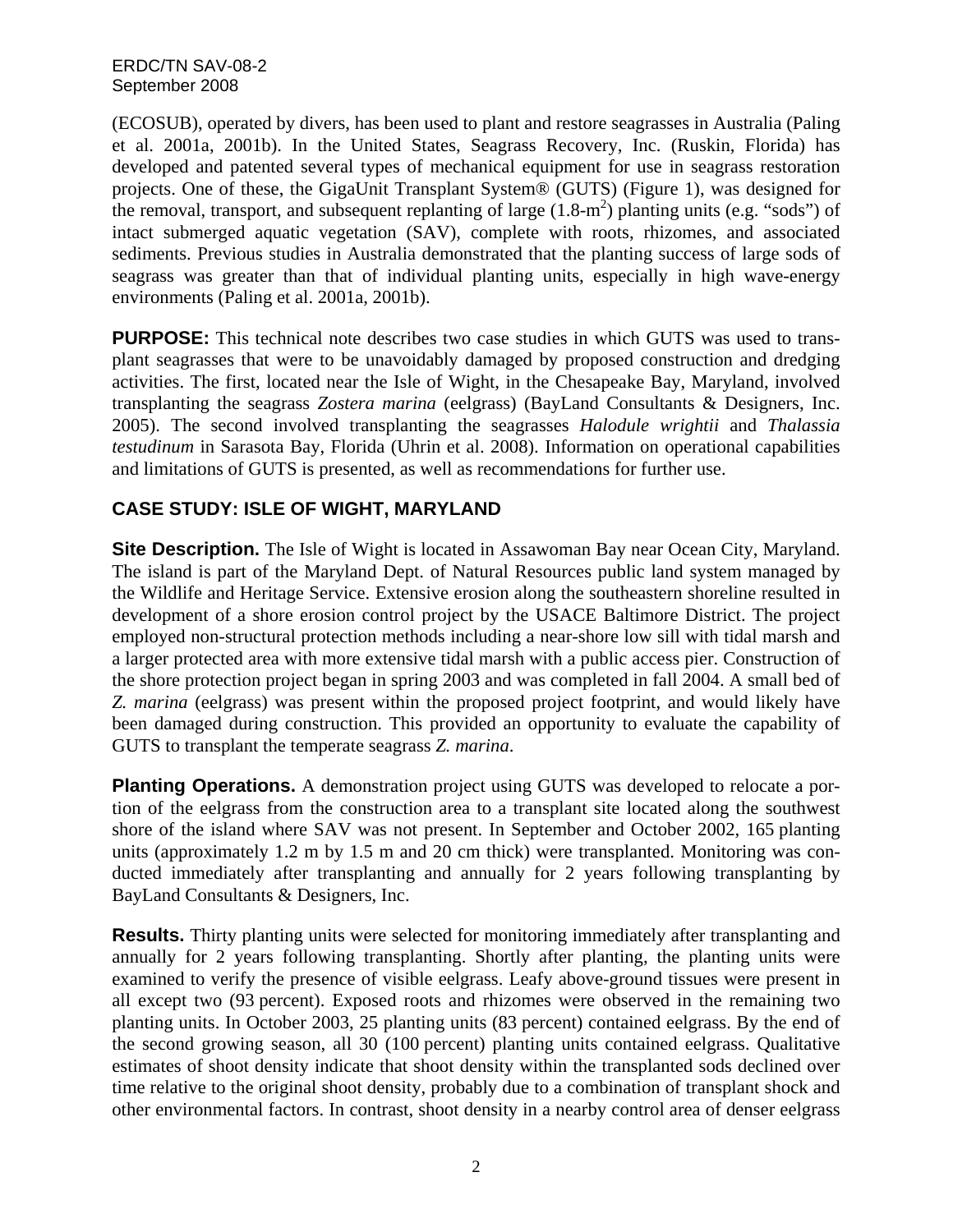remained relatively constant over the monitoring period (BayLand Consultants & Designers, Inc. 2005).

These results indicate that the overall survival rate of transplanted *Z. marina* can be quite high. Furthermore, many planting units had expanded outside the original 1.2-m by 1.5-m boundaries. Natural recolonization processes also resulted in the creation of numerous small patches of eelgrass throughout the transplant area and in shallower water shoreward of the transplant site, suggesting that site conditions were favorable for continued growth and expansion of the transplanted seagrasses (BayLand Consultants & Designers, Inc. 2005).

## **CASE STUDY: LONGBOAT KEY, FLORIDA**

**Site Description.** Residential canals in Sarasota Bay, Florida, were scheduled for maintenance dredging by the Town of Longboat Key. Although these canals were exempt from mitigation requirements due to grandfather provisions by State of Florida statutes, this dredging project provided an opportunity to conduct the first rigorous scientific study of the effectiveness of the GUTS. Donor sites were selected to meet the following criteria: a) depth of the site was within the operational limits of the GUTS, and b) a minimum of 50-percent cover by the seagrass *Halodule wrightii* or *Thalassia testudinum* was present. Three transplant sites were selected according to the following criteria: a) sites contained some existing seagrass interspersed with bare areas large enough to insert multiple sods, b) sites were within the operational depth and transport distance limits of the GUTS.

Planting sites were located within 2 km of individual donor sites and were spaced at distances ranging from 2 to 12 km from one another. Allocation of planting units among planting sites was based on logistical constraints and the availability of unvegetated substrate. For more details, see Uhrin et al. (2008).

**Planting Operations.** Specific locations for collection and replanting were identified by scientific staff, who provided guidance to Seagrass Recovery, Inc. personnel operating the GUTS. In April 2003, 18 *H. wrightii* planting units and 9 *T. testudinum* planting units (Figure 2) were transplanted, for a total of 27. The average distance between each of the planted sods was 8 m; the average distance from the edge of each planted sod and the adjacent existing seagrass bed was 2 m.

The perimeter of each planted sod was mapped using a surveyor-grade differential Global Positioning System (DGPS) at <0.5 m resolution. Metal stakes were inserted in the center of each sod (Figure 3), and shoot density was recorded in three replicate quadrats (0.125 m x 0.125m) per planting unit. Monitoring was conducted at intervals of 6, 12, 18, 24 and 36 months following transplanting. During this period, measures of survival, shoot density, perimeter expansion, and species composition were recorded.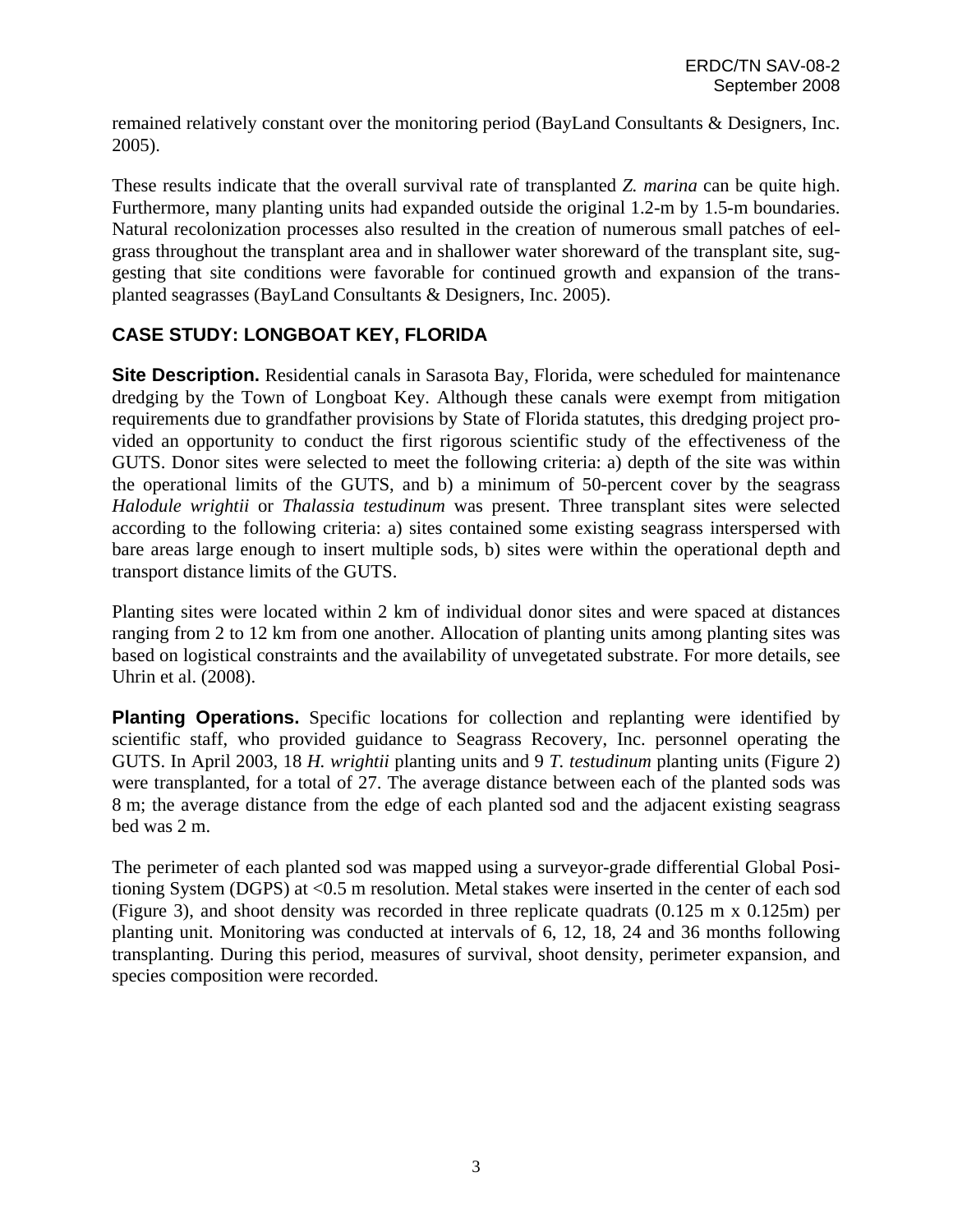

Figure 2. Excavated *Thalassia testudinum* prior to transplant. (Photo courtesy of FWC.)

Figure 3. A survey post marks the center of a *H. wrightii* planting unit (Photo courtesy of FWC).

**Results.** Of the 18 *H. wrightii* planting units, a total of 12 (67 percent) survived after a period of 3 years. *H. wrightii* survival rates at each of the three transplant sites ranged from 40 to 89 percent. Shoot density generally declined during the first 6-12 months, then began to increase steadily after 18 months, a trend that continued until monitoring ceased at 36 months. Expansion of the sods beyond the original perimeter boundaries resulted in a net increase of more than  $3,500$  m<sup>2</sup> of *H. wrightii* (Uhrin et al. 2008). The total areal expansion of five surviving *H. wrightii* planting units is shown in Table 1.

| Table 1. Change in total area of five surviving H. wrightii<br>planting units from the original time of planting (Time 0) to<br>the end of the monitoring period (36 months) (data from<br>Uhrin et al. 2008). |                                                  |           |           |  |  |  |
|----------------------------------------------------------------------------------------------------------------------------------------------------------------------------------------------------------------|--------------------------------------------------|-----------|-----------|--|--|--|
|                                                                                                                                                                                                                | Change in Total Area (m <sup>2</sup> ) Over Time |           |           |  |  |  |
| <b>Planting Unit</b>                                                                                                                                                                                           | Time 0                                           | 24 Months | 36 Months |  |  |  |
|                                                                                                                                                                                                                | 1.5                                              | 54.9      | 119.0     |  |  |  |
| 2                                                                                                                                                                                                              | 2.6                                              | 174.9     | 1028.9    |  |  |  |
| 3                                                                                                                                                                                                              | 1.2                                              | 198.1     | 793.4     |  |  |  |
| 4                                                                                                                                                                                                              | 2.2                                              | 164.4     | 288.7     |  |  |  |
| 5                                                                                                                                                                                                              | 1.5                                              | 26.8      | 898.0     |  |  |  |

The overall survival of planted *T. testudinum* planting units (89 percent) was higher than that of *H. wrightii.* However, in contrast to *H. wrightii*, shoot density in *T. testudinum* planting units did not increase over time, and was lower at 24 and 36 months than at the time of the original planting. Five of the *T. testudinum* planting units increased in size, resulting in a modest net gain of  $11.8 \text{ m}^2$ ; however, the remaining three sods decreased in size.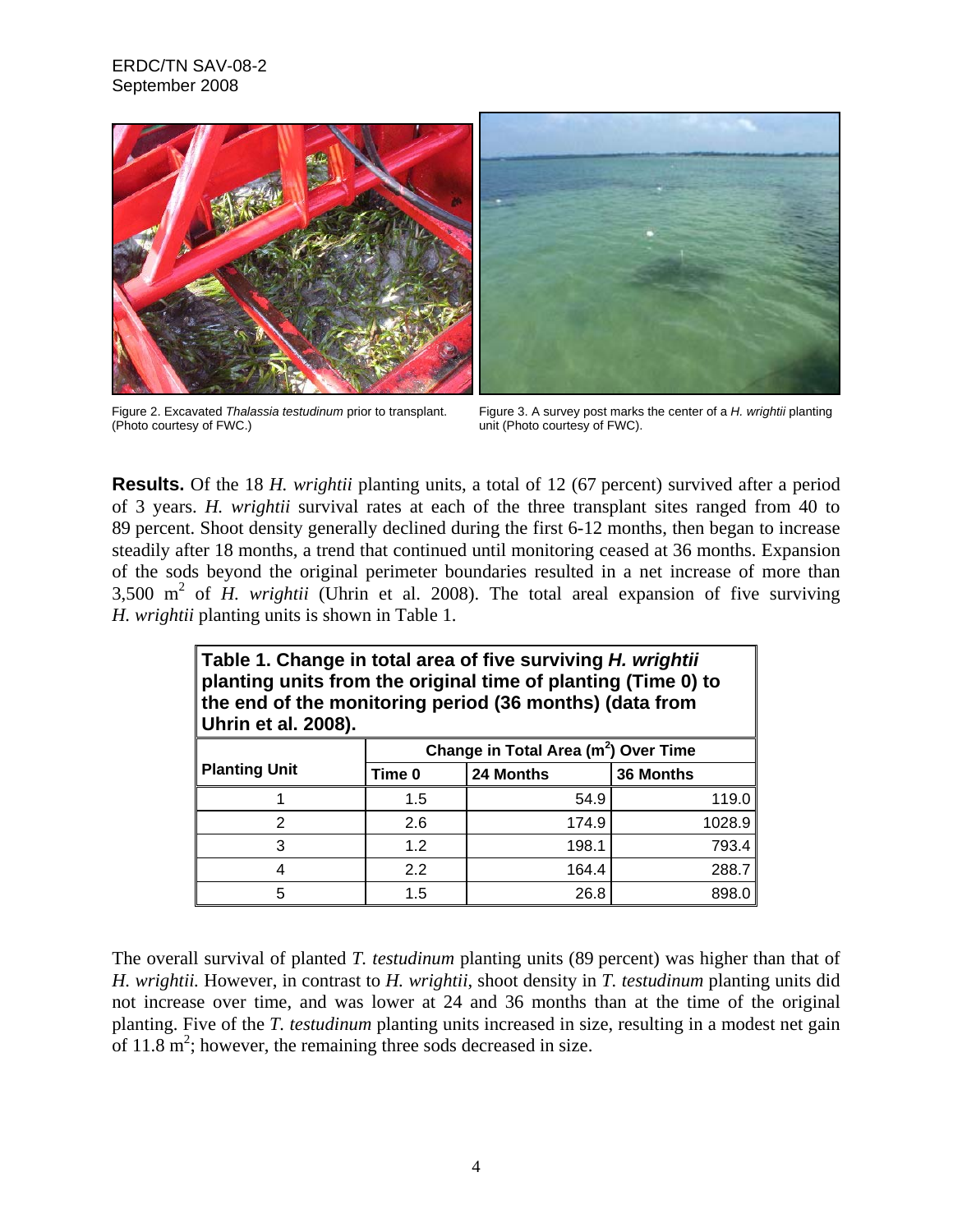**IMPORTANT CONSIDERATIONS IN PLANNING:** The following items should be considered when planning GUTS applications:

1. Since GUTS removes large areas of SAV, it is best suited to 'salvage' situations where damage to SAV resources is unavoidable. For example, SAV growing in or immediately adjacent to a navigation channel may be physically removed and relocated to reduce damage by dredging operations (Figure 4).



Figure 4. GUTS salvages seagrass near dredging operations in Florida. (Photo by Seagrass Recovery, Inc.)

- 2. Since the planting units are removed and replanted by the same vessel, transportation logistics are an important consideration. If the donor site and transplant site are separated by long distances ( $> 2$  km), much time may be spent in transit between sites. In addition, high wind and wave conditions may limit the operational capacity of the vessel.
- 3. The water depths at which this equipment can effectively operate ranges from approximately 0.6 to 1.5 m (Uhrin et al. 2008). These operational limitations must be considered prior to selection of donor and transplant sites. In areas with relatively clear waters, the maximum desired planting depth could exceed the current depth range of the equipment. Conversely, in turbid waters, the desired planting depths may be too shallow to allow vessel access. Design and testing of GUTS for use in waters up to [1](#page-4-0)2 m in depth is currently underway.<sup>1</sup>

<u>.</u>

<span id="page-4-0"></span><sup>&</sup>lt;sup>1</sup> Personal communication, May 2008, J. Anderson, Seagrass Recovery, Inc., Ruskin, FL.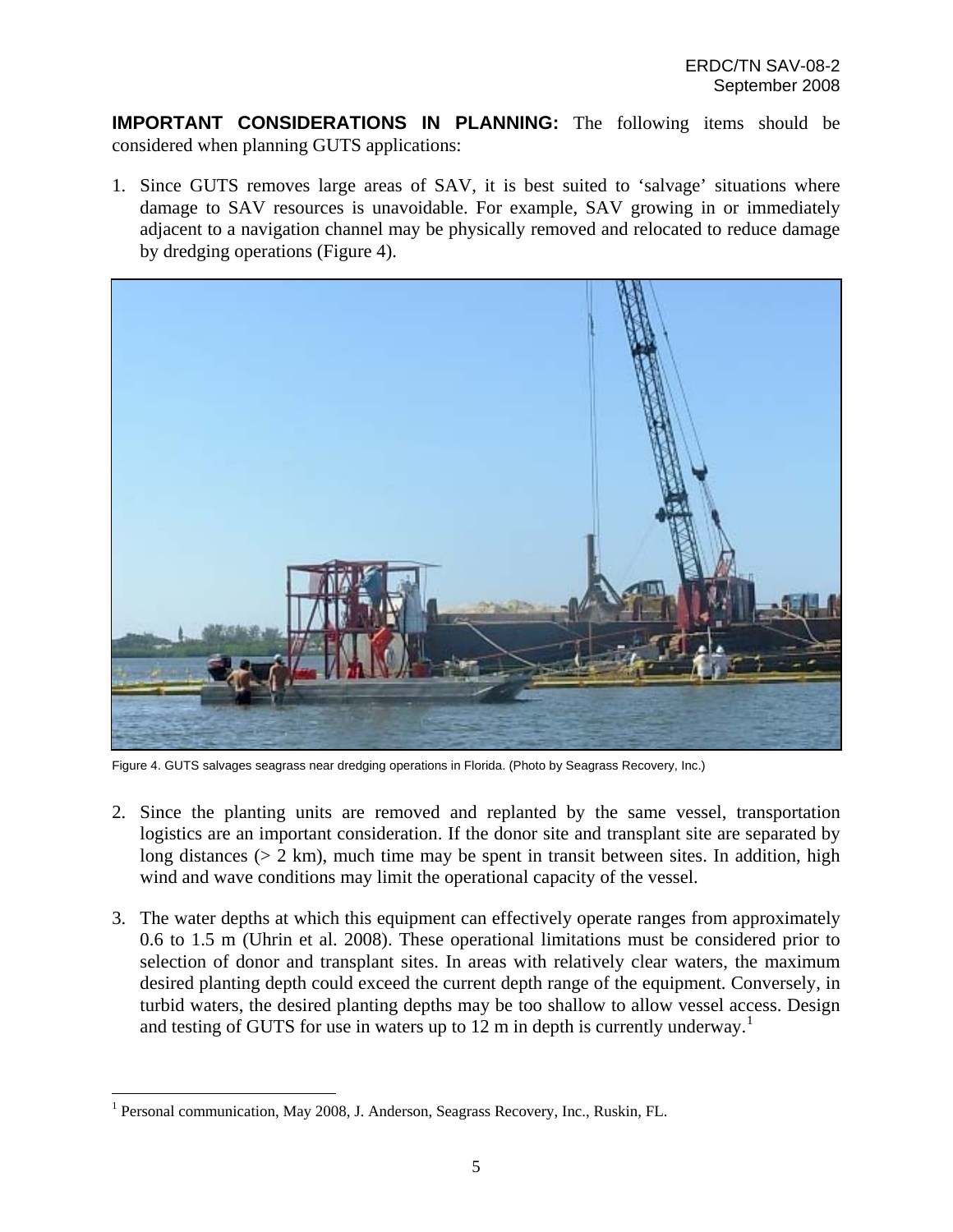### ERDC/TN SAV-08-2 September 2008

- 4. To date, transplantation of only three seagrass species (*Z. marina*, *T. testudinum*, and *H. wrightii*) has been attempted using this equipment. Survival and expansion of planting units varied among species. In some cases, transplanted *H. wrightii* can exhibit rapid growth, expanding beyond the original boundaries within 1-2 growing seasons, whereas expansion of transplanted *T. testudinum* was very slow, and may require 3-5 years or more to fully establish (Uhrin et al. 2008). Therefore, transplanted *T. testudinum* may require monitoring for at least 5 years or more in order to evaluate planting success.
- 5. In some cases, the planting units may be re-inserted into the bottom in a position slightly above the surrounding sediments. In areas with moderate to high wave and current action, erosion at the edges can result in exposure of the roots and some loss of SAV.

**SUMMARY:** GUTS is suitable for use in transplanting large areas of SAV in relatively shallow (< 1.5 m) waters where the donor sites are in relatively close proximity to the planting sites. Because large areas of SAV are removed, GUTS is best used in salvage situations where damage to existing SAV resources is unavoidable, such as areas in or immediately adjacent to dredged channels and harbors.

Transplants of *H. wrightii* have been most successful, exhibiting high survival (Table 2) and rapid expansion within 1-2 growing seasons (Uhrin et al. 2008). However, *H. wrightii* is also readily transplanted by traditional hand-planting methods, and a cost comparison of mechanical versus hand planting has not been done (Uhrin et al. 2008). Survival of the temperate seagrass *Z. marina* also appears to be quite high (Table 2), although additional demonstrations employing a more rigorous monitoring protocol are needed. Although the survival of transplanted *T. testudinum* was high (Table 2), Uhrin et al. (2008) do not currently recommend GUTS for transplanting *T. testudinum*, due to decreased density and lack of significant expansion after three years. Further testing is needed to evaluate the use of this equipment for use in transplanting other SAV species.

| Table 2. Summary of transplant success for three seagrass<br>species transplanted using the GUTS. |                |                               |         |         |  |  |
|---------------------------------------------------------------------------------------------------|----------------|-------------------------------|---------|---------|--|--|
|                                                                                                   |                | <b>Planting Unit Survival</b> |         |         |  |  |
| <b>Species</b>                                                                                    | Location       | <b>Post-Planting</b>          | 2 Years | 3 Years |  |  |
| Z. marina                                                                                         | Chesapeake Bay | 93%                           | 83%     | 100%    |  |  |
| H. wrightii                                                                                       | Sarasota, FL   | <b>NA</b>                     | ΝA      | 67%     |  |  |
| T. testudinum                                                                                     | Sarasota, FL   | <b>NA</b>                     | ΝA      | 89%     |  |  |

**POINTS OF CONTACT:** For more information, contact Deborah Shafer, U.S. Army Engineer Research and Development Center, Vicksburg, MS (601-634-3650, *[Deborah.J.Shafer@usace.](mailto:Deborah.J.Shafer@usace.%20army.mil)  [army.mil](mailto:Deborah.J.Shafer@usace.%20army.mil)*), or Jim Anderson, President, Seagrass Recovery, Inc. *[http://www.seagrassrecovery](http://www.seagrassrecovery/). com*.